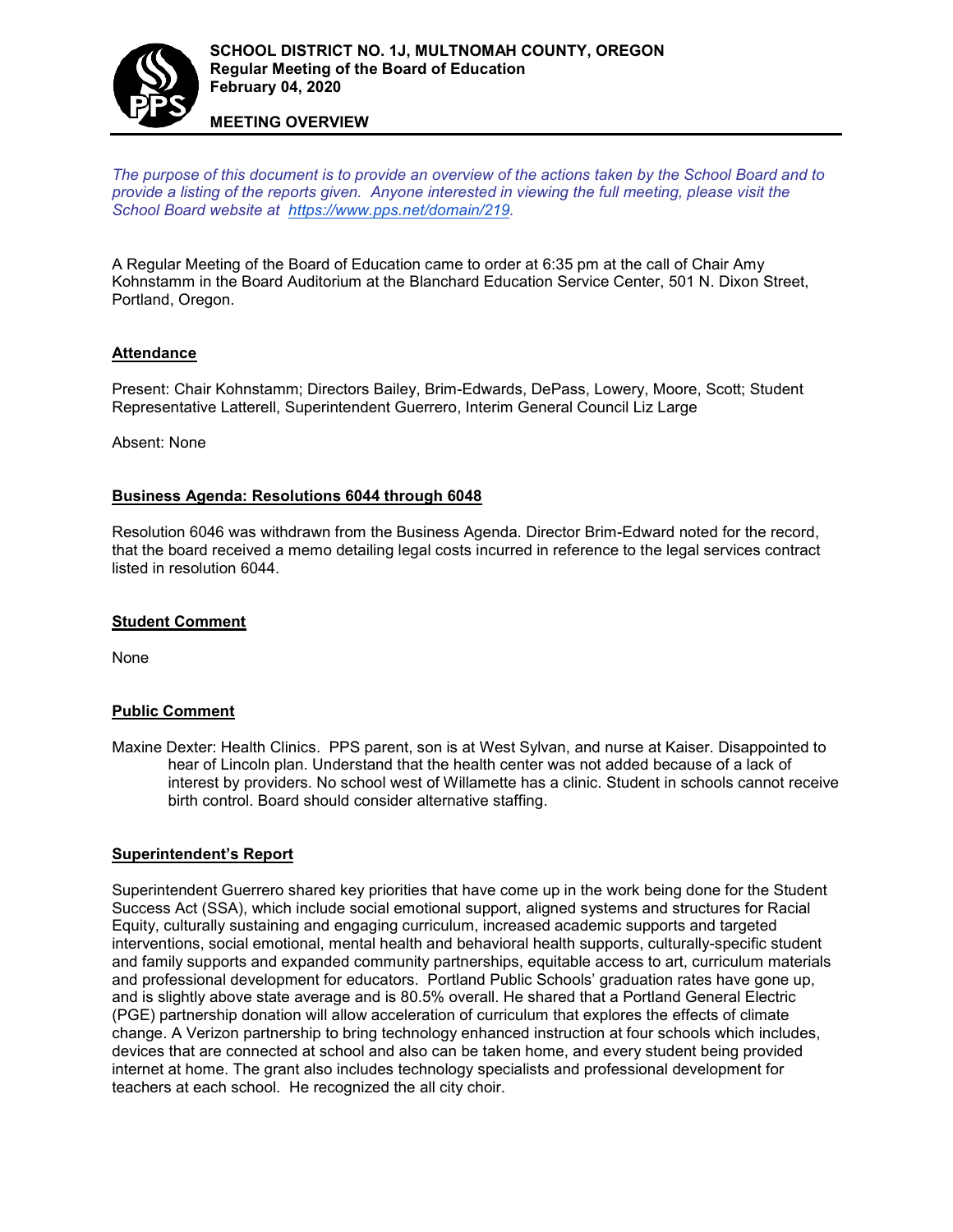# **Board Endorsement of Rosa Parks Transit Day**

Director Moore introduced a Trimet resolution that was passed naming Rosa Parks' birthday a Transit Equity Day starting on 02/04/2021, on which all rides will be free, and stated that Portland Public School endorses the Resolution.

### **Resolution 6049: Annual Multnomah Education Service District Resolution Process**

Multnomah Educational Service District (MESD) Superintendent Sam Bryer shared an overview of services that are provided to Portland Public Schools by MESD, as well as an explanation of funding. He noted that service plans are decided in partnership with the district, and are required to be adopted by each district annually, and that the plan is not a commitment. He share the types of support provided to Portland Public Schools, and the percentage of the whole of funds that are spent in that area, which are Instructional Services (12%), Special Education Services (13%), School Health Services (30%), and Administrative Support (5%), with 40% of the transit dollars going directly to the district.

There was discussion regarding what school health services are currently provided, and whether or not they can changed to provide more services that would cover some of the services that are traditionally provided by School Health Centers. Mr. Bryer stated that they will be looking into expanded services.

Mr. Bryer shared that they will be providing technical support to districts to help implement Student Success Act plans, but that is funded separately from the Student Investment Account.

## **Resolution 6050: Portland Public Schools Adoption of Construction Career Pathways (C2P2) Regional Framework**

Raahi Reddy, Director of Diversity, Equity and Inclusion at Metro shared an overview of the Construction Career Pathways. She shared that the program works to increase career opportunities for people of color and women. She shared the pathway apprenticeship which leads to a completed certificate, which allows employees to become journeyperson, supervisor or contractor. They are additionally working to create training to create on the job culture that is more inclusive. Courtney Westling provided an overview of the C2P2 Framework, which included what Portland Public Schools is doing in each category. There was discussion regarding PPS and what can be done to support and align with the framework.

## **Charter School and Alternative Program Committee**

Director Lowery shared that the Charter School and Alternative Program Committee has been looking at Charters renewals and extensions, noting that they have visited or will be visiting all four schools in the process. There will be a public hearing on Feb 18, 2020 for KairosPDX and the Portland Village School, both of which are requesting a charter renewal. She noted that the committee will be providing a recommendation to the board at the March 3rd meeting.

#### **Multiple Pathways to Graduation Design Advisory Group**

Director Brim-Edwards attended the Multiple Pathways to Graduation Design Advisory Group and shared that they are work together to define shared space, while serving their specific student's needs. She noted that there is an update needed to the resolution that will align it with what is actually being built and which will acknowledge that the Teen Parent Administrative Offices will be accommodated in the building.

#### **Intergovernmental Task Force**

Director Moore shared that the task force did not meet, but she provided an overview of relative topics that are or are set to be discussed during the short session. She noted that they will be watching three bills, noting that two are technical fixes to legislation from last session on Senate Bill 1520 correcting language in the Nutrition Services portion of the Student Success Act, and 1522 which is a technical fix to Senate Bill 155 which clarifies language regarding sexual conduct, and House Bill 4039 which is new